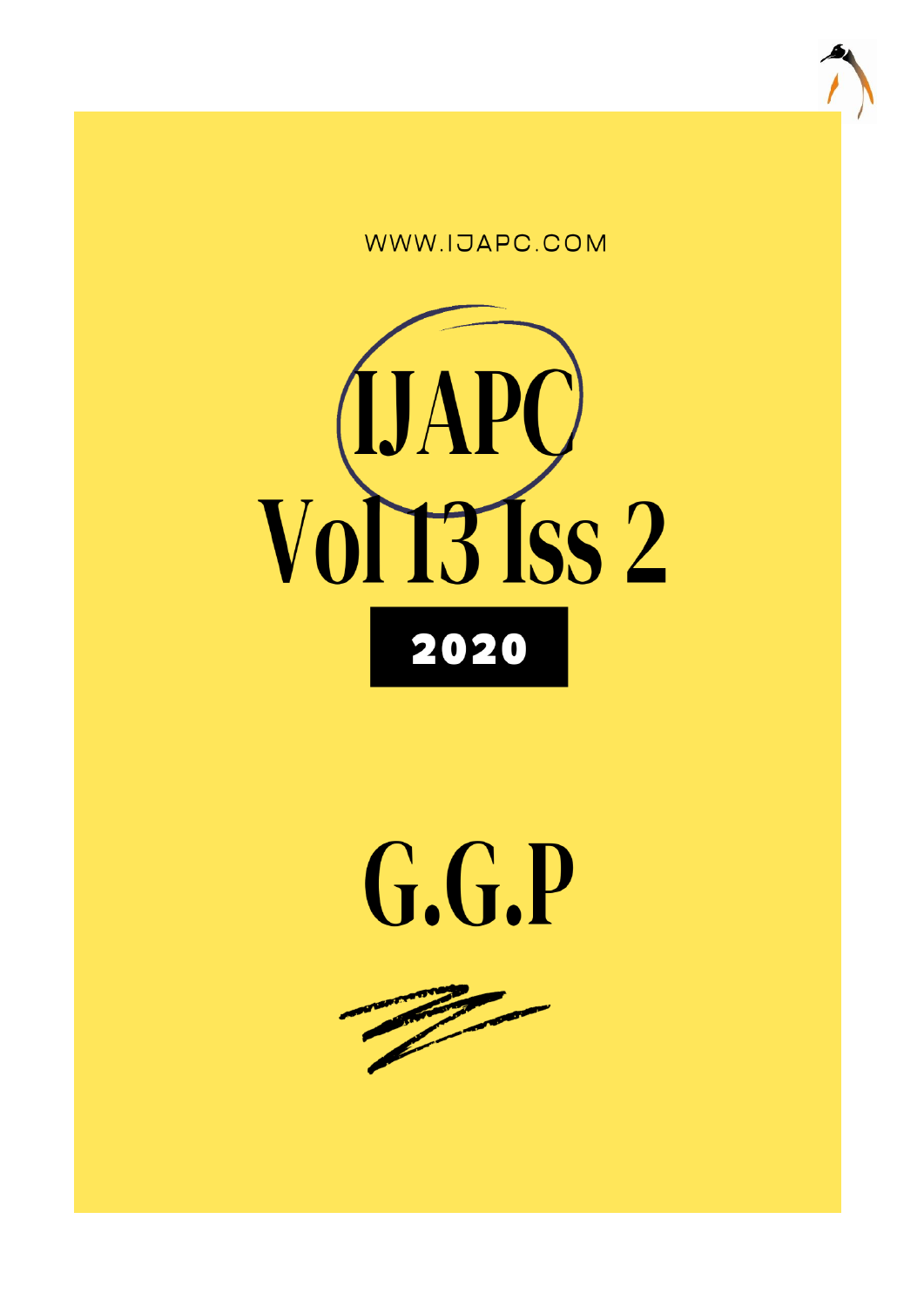

# **Int J Ayu Pharm Chem**

REVIEW ARTICLE www.ijapc.com

**e-ISSN 2350-0204**

## **Manibandha Marma- Anatomical Aspect**

Bhumica Bodh $^{\dagger *}$ , Sunil Kumar Yadav $^2$  and Lovepreet $^3$ 

<sup>1-3</sup>Department of Sharir Rachana, National Institute of Ayurveda, Jaipur, Rajasthan, India

## **ABSTRACT**

*Marma* are not only the vital points which are to be prevented from any injury but also have gained a lot of therapeutic importance nowadays. *Marma* are considered as seat of *Prana* in *Ayurveda* literature. *Marma* therapy focuses on stimulation of these points for management of related disorders.

*Marma* points have gained a lot of therapeutic importance nowadays. Though they are fatal, but these are seat of *Prana* too. *Prana* stimulation can be used in management of related disorders. A very concise description of *Marma* is given in texts, so location of its exact site is still to be explored. What lies beneath those points which can be visible anatomically and determined parallel to modern medical science? The measurements are given in *Anguli Pramana* of the person himself. *Sushruta* has described the anatomical classification of *Marma* which makes it a little easier to explore them. This will lead to a proper understanding, for better learning and practice of *Marma*. *Manibandha marma* is being explored anatomically, and similarity to structure and result with modern anatomy.

## **KEYWORDS**

*Marma, Prana, Manibandha, Anguli Pramana*, *Anatomical Aspect*



Received 04/08/2020 Accepted 01/09/2020 Published 10/09/2020

\_\_\_\_\_\_\_\_\_\_\_\_\_\_\_\_\_\_\_\_\_\_\_\_\_\_\_\_\_\_\_\_\_\_\_\_\_\_\_\_\_\_\_\_\_\_\_\_\_\_\_\_\_\_\_\_\_\_\_\_\_\_\_\_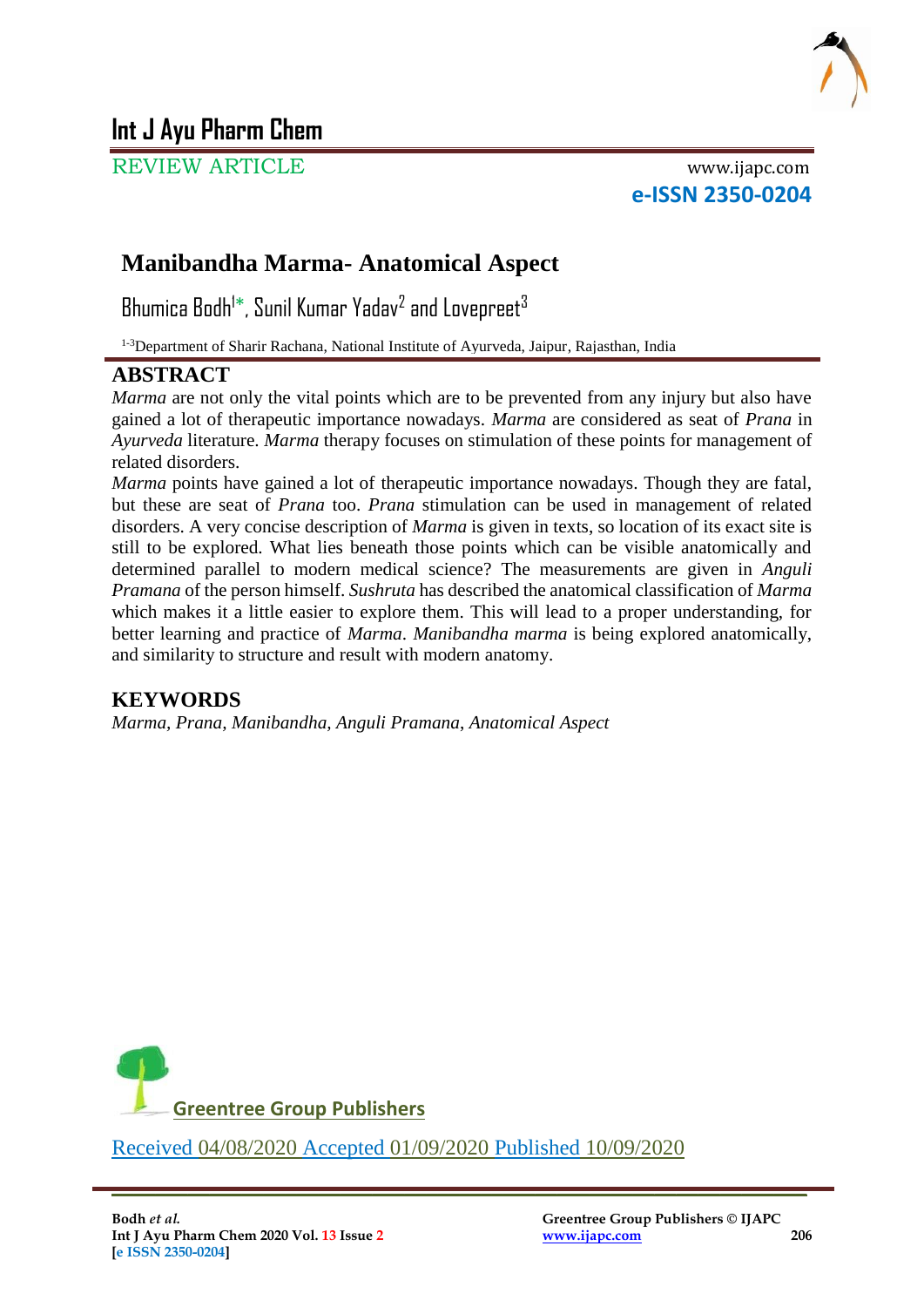

## **INTRODUCTION**

*Marma* are the vital parts of body. It has been described in Ayurveda texts by *Charaka, Shushruta* and *Vagbhatta. Sushruta* has described it anatomically, according to the composition, location and symptoms. However, the description is very specific and concise.

For a better understanding and therapeutic benefits, it is needed that *Marma* points are explored anatomically.

This will be helpful in better learning and practice of *Marma. Manibandha Marma* is the subject of choice for anatomical exploration in this article, here it is analysed in relation to it's exact site, according to modern human anatomy. *Manibandha* is stated as a *Rujakra Marma* and a type of *Sandhi Marma* and is located as *Udhrva Shakhagat Marma*, with the measurement of two *Angula<sup>1</sup> .*

#### **METHODS**

For this article information have been gathered about *Manibandha* from Ayurveda texts mainly *Sushruta*. For better understanding of nomenclature, Sanskrit dictionaries were also used a reference sources. *Manibandha* as a *Marma* and structural identity is explored with relation to modern anatomy theoretically with reference of Cunninghams Manual Practice

 $\mathcal{L}_\mathcal{L}$  , and the contribution of the contribution of the contribution of the contribution of the contribution of the contribution of the contribution of the contribution of the contribution of the contribution of

of Anatomy. Various medical books are consulted to co- relate with the structures, measurement, location and the symptoms occurring on injury to that point. Such literary co-relations are done to determine the exact structural knowledge of the *Manibandha.*

#### **RESULTS**

Literal meaning of *Manibandha* is wrist where the carpal bones are arranged together in a fist. Structurally, it is a type of *Sandhi Marma* which means joint, mostly it is taken to be bony joints<sup>2</sup>. It is situated at the junction of two bones of forearm that is, *Prakoshthasthi* and the bones of *Manibandha* which are taken to be as carpals bones. According to symptom it is *Rujakara*, therefore any trauma to this point will result in continuous pain. It is 2  $angular/fingers$  in size<sup>3</sup>. The size is assumed to be the depth and the breadth of the point. Features on trauma here leads to excessive pain in hand, stiffness and deformity. Similarly if we explore the wrist joint anatomically, it is radio carpal joint between the radius and carpal bones (scaphoid lunate triquetral) . The structures which form the *Manbandha Marma* were approached after dissecting the Thenar and Hypothenar muscles and then separating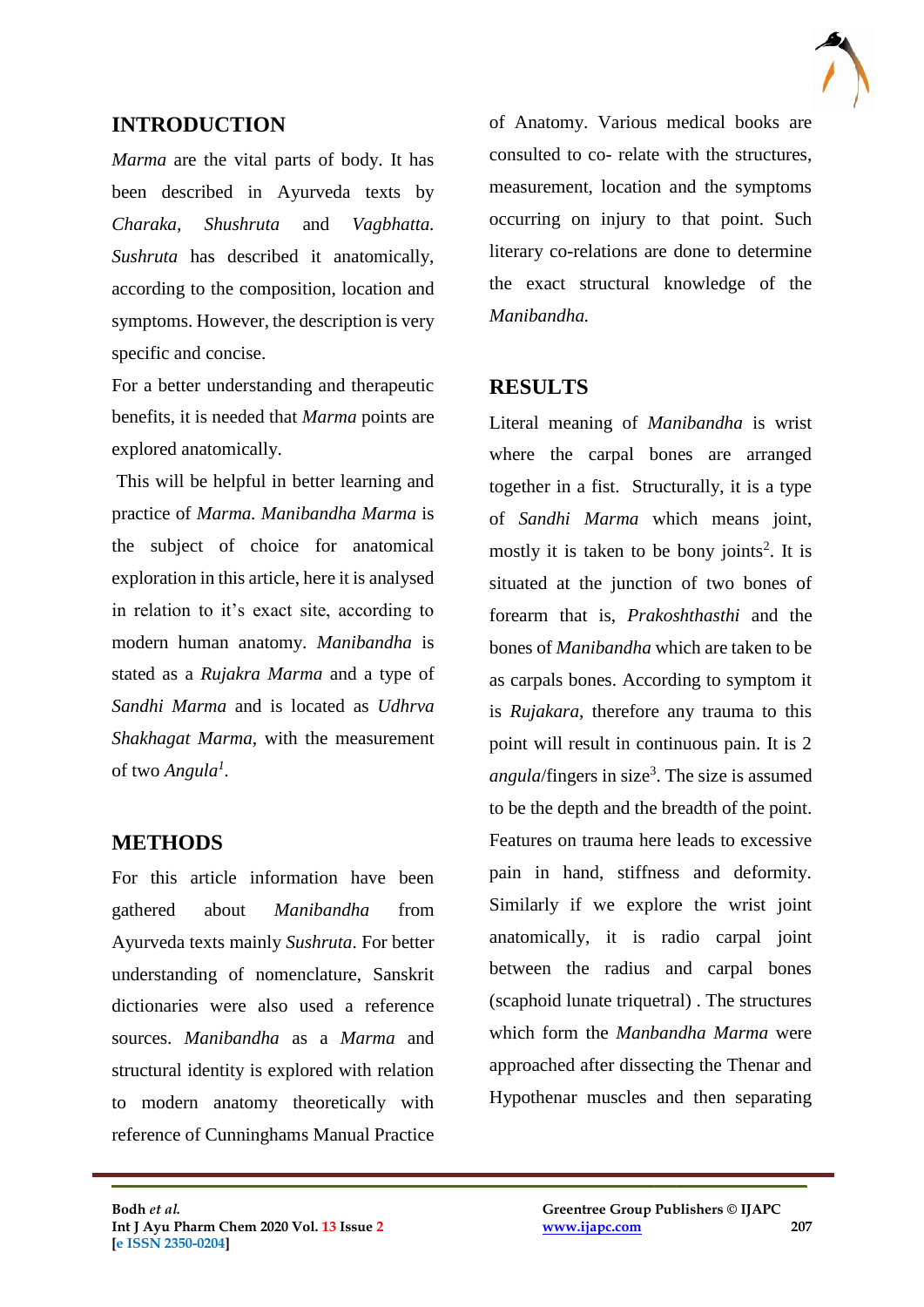the flexor and extensor retinacula of wrist from bone.

This can be done by cutting through the Thenar and Hypothenar muscles from their origins and reflected distally and separated the flexor and extensor retinacula of wrist from bone<sup>4</sup>.

As we come across the radial carpal joint, its position is indicated approximately by line joining the Styloid Process of radius ulna or by the proximal wrist crease. The prominent tendon of flexor carpi radialis can be seen proximal to the wrist crease and palpated when the wrist is flexed; the radial artery lies on its lateral side. By palpating lateral to flexor carpi radialis, 3 or 4 cm proximal to the wrist crease, it is possible to feel flexor pollicis longus (bending and straightening the thumb will confirm that the examining finger is in the correct place). The area on the ulnar side of flexor carpi radialis is packed most densely with functionally important structures. Median nerve lying close to the skin surface is often injured in lacerations. The four tendons of flexor digitorum superficialis lie deep to the median nerve: tendons for the middle and ring fingers lie in front of those for the index and little fingers as they pass deep to the flexor retinaculum and can be felt and seen moving with flexion of the fingers. Deeper are the tendons of flexor digitorum profundus. The large tendon of flexor carpi ulnaris is easily palpated on the ulnar side of the front of the wrist; the ulnar nerve, artery and venae comitantes lie in the shelter of its radial edge.

Ulna does not participate in the wrist joint. The distal end of radius and the articular disc of radio- ulnar joint articulates with the proximal row of carpal bones, except from pisiform. The wrist, or carpus, is composed of eight carpal bones (carpals) arranged in proximal and distal rows of four. They provide flexibility to the wrist.

From lateral to medial, the four bones in the proximal row of carpals are the: Scaphoid, Lunate, Triquetrum, and Pisiform.

From lateral to medial, the four bones in the distal row of carpals are the: Trapezium, Trapezoid, Capitate and Hamate.

A fibrous layer of joint capsule surrounds the wrist joint and is attached to the distal ends of radius and ulna and the proximal row of carpals. The synovial membrane lines the internal surface of the fibrous layer of joint capsule and is attached to the margins of the articular surfaces.

This fibrous layer of joint capsule is strengthened by strong dorsal and palmar radiocarpal ligaments. The palmar radio carpal ligaments pass from the radius to the two rows of carpals. The dorsal radio carpal ligaments take the same direction so the hand follows the radius during pronation of the forearm. The joint capsule is also

 $\mathcal{L}_\mathcal{L}$  , and the contribution of the contribution of the contribution of the contribution of the contribution of the contribution of the contribution of the contribution of the contribution of the contribution of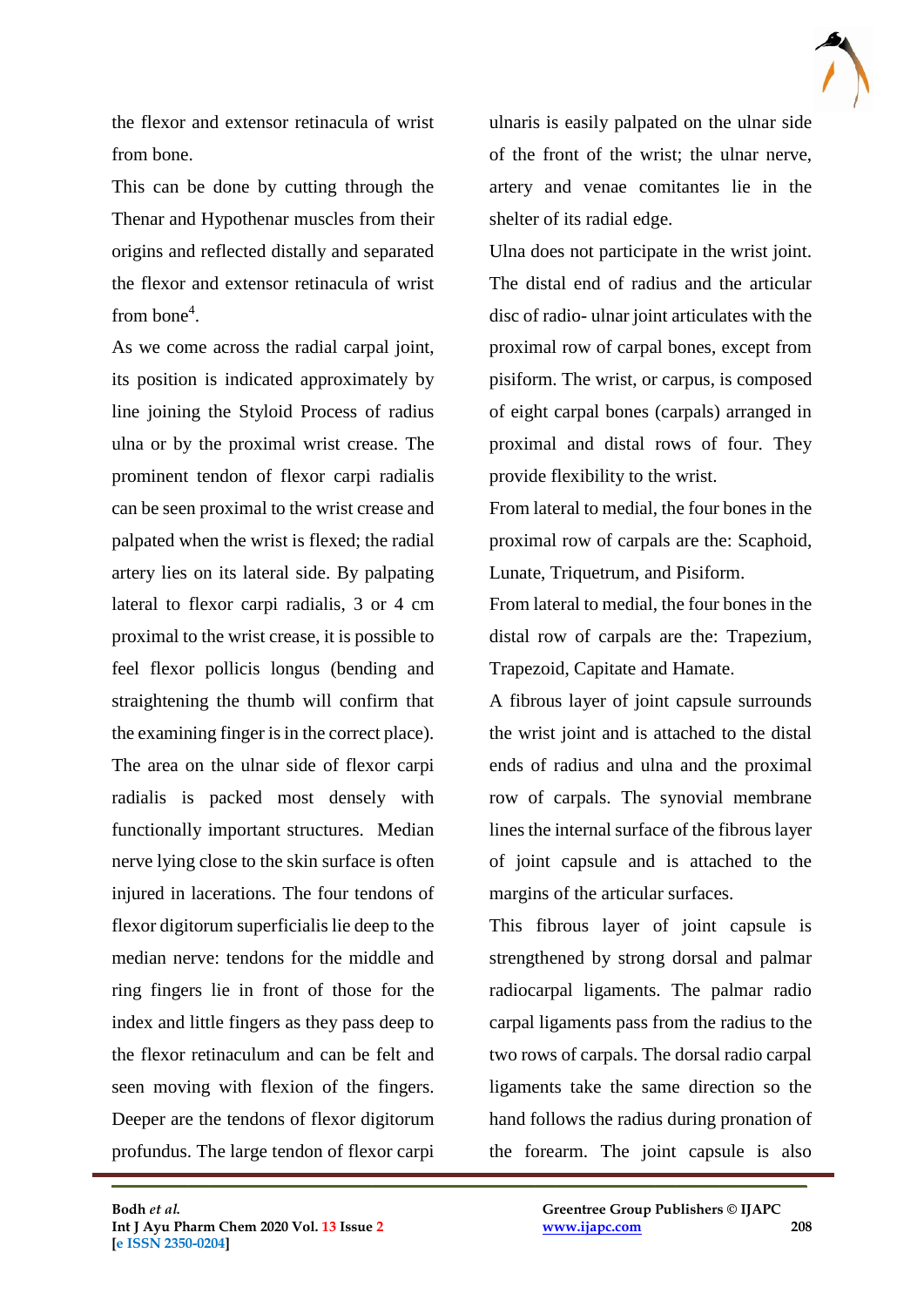strengthened medially by the ulnar collateral ligament, which is attached to the ulnar styloid process and triquetrum. The joint capsule is also strengthened laterally by the radial collateral ligament, which is attached to the radial styloid process and scaphoid<sup>5</sup>.

**Movements**- Movements at the wrist are usually associated with the movements at the mid carpal joint. The active movements are described.

 Flexion: it takes place more at the mid carpal than at the wrist joint. The main flexors are: flexor carpi radialis, flexor carpi ulnaris, palmaris longus. The movement is assisted by long flexors of the fingers and thumb and abductor pollicis longus.

 Extension: it takes place mainly at the wrist joint. The main extensors are: extensor carpi radialis longus, extensor carpi radialis brevis and extensor carpi ulnaris. It is assisted by the extensors of the fingers and thumb

 Abduction: it occurs mainly at the midcarpal joint. The main abductors are: flexor carpi radialis, extensor carpi radialis longus and extensor carpi radialis brevis, abductor pollicis longus and extensor pollicis brevis. Adduction: it occurs mainly at the wrist joint. The main adductors are: flexor carpi ulnaris, extensor carpi ulnaris

 $\mathcal{L}_\mathcal{L}$  , and the contribution of the contribution of the contribution of the contribution of the contribution of the contribution of the contribution of the contribution of the contribution of the contribution of

 Circumduction: the range of flexion is more than that of extension. Similarly, the range of adduction is greater than abduction (due to shorter styloid process of ulna) $.6$ 

Fracture of the distal end of the radius is a common fracture in adults  $> 50$  years of age and occurs more frequently in women because their bones are more commonly weakened by osteoporosis. A complete transverse fracture of the distal 2 cm of the radius, called a Colle's fracture, is the most common fracture of the forearm. The distal fragment is displaced dorsally and is often comminuted (broken into pieces). The fracture results from forced dorsiflexion of the hand, usually as the result of trying to ease a fall by outstretching the upper limb. Often the ulnar styloid process is avulsed (broken off). Normally the radial styloid process projects farther distally than the ulnar styloid; consequently, when a Colle's fracture occurs, this relationship is reversed because of shortening of the radius. This clinical condition is often referred to as a dinner fork (silver fork) deformity because a posterior angulation occurs in the forearm just proximal to the wrist and the normal anterior curvature of the relaxed hand. The posterior bending is produced by the posterior displacement and tilt of the distal fragment of the radius<sup>7</sup>.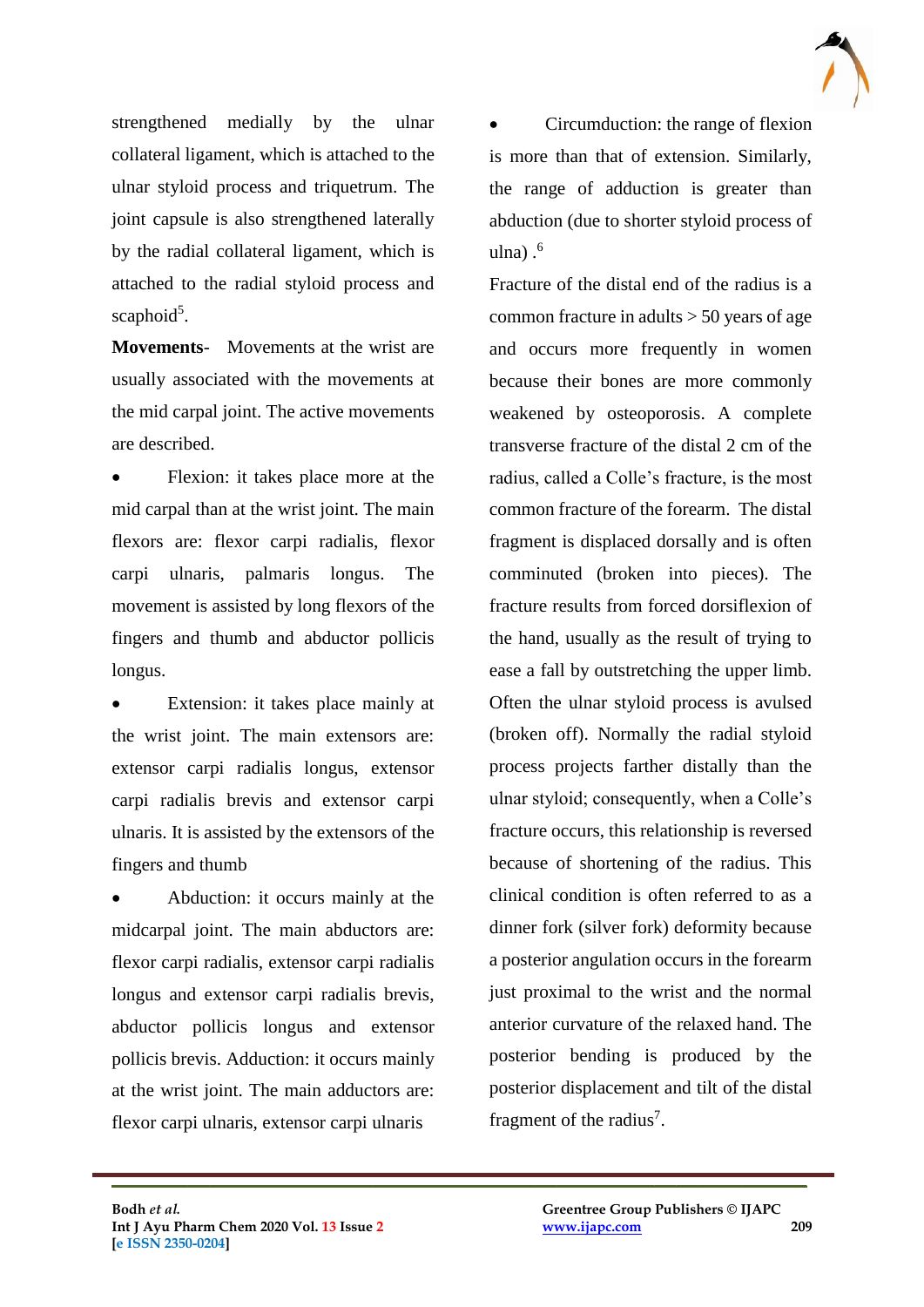

**Blood supply**- dorsal and palmar carpal arches

**Nerve innervation**- anterior interosseous branch of median nerve, posterior interosseous branch of radial nerve, dorsal and deep branches of ulnar nerve<sup>8</sup>.

## **DISCUSSION**

After anatomically exploring the area considered as the *Manibandha Marma* in the classics, wrist joint or the radio-carpal joint can be considered as the *Manibandha Marma*.

• Location is at the junction of radioulnar (distal) joint and carpals that is the radio carpal joint.

 Injury to this *Marma* leads to persistent pain. As we know trauma to joint leads to continuous pain for a long time Colle's fracture and also the degenerative joint diseases of wrist are very painful.

 The fractures may lead to deformity like dinner fork deformity, displacement of lunate can lead to compression of median nerve resulting in carpal tunnel syndrome. Thus features like *stabhta, kunthta* are well understood.

## **CONCLUSION**

Therefore *Manibandha Marma* anatomically is explored to be *Marma* of forearm and a *Sandhi Marma*. Besides

 $\mathcal{L}_\mathcal{L}$  , and the contribution of the contribution of the contribution of the contribution of the contribution of the contribution of the contribution of the contribution of the contribution of the contribution of

being a joint between radius and carpals, many other important structures are found here like median nerve, radial nerve, ulnar collateral ligament, radial collateral ligament, dorsal radial collateral ligament, palmar ulnar collateral ligament, palmar radio collateral ligament, carpal tunnel, the bones themselves radius, ulna and beautifully arranged carpals. All these together make this area a very vulnerable point. Thus it is considered to be *Marma*  with context to its fatality and similarity in grave features. Thus, it is to be preserved to avoid any kind of *Marma* injury. So, radio carpal joint can be considered as *Manibandha Marma*.